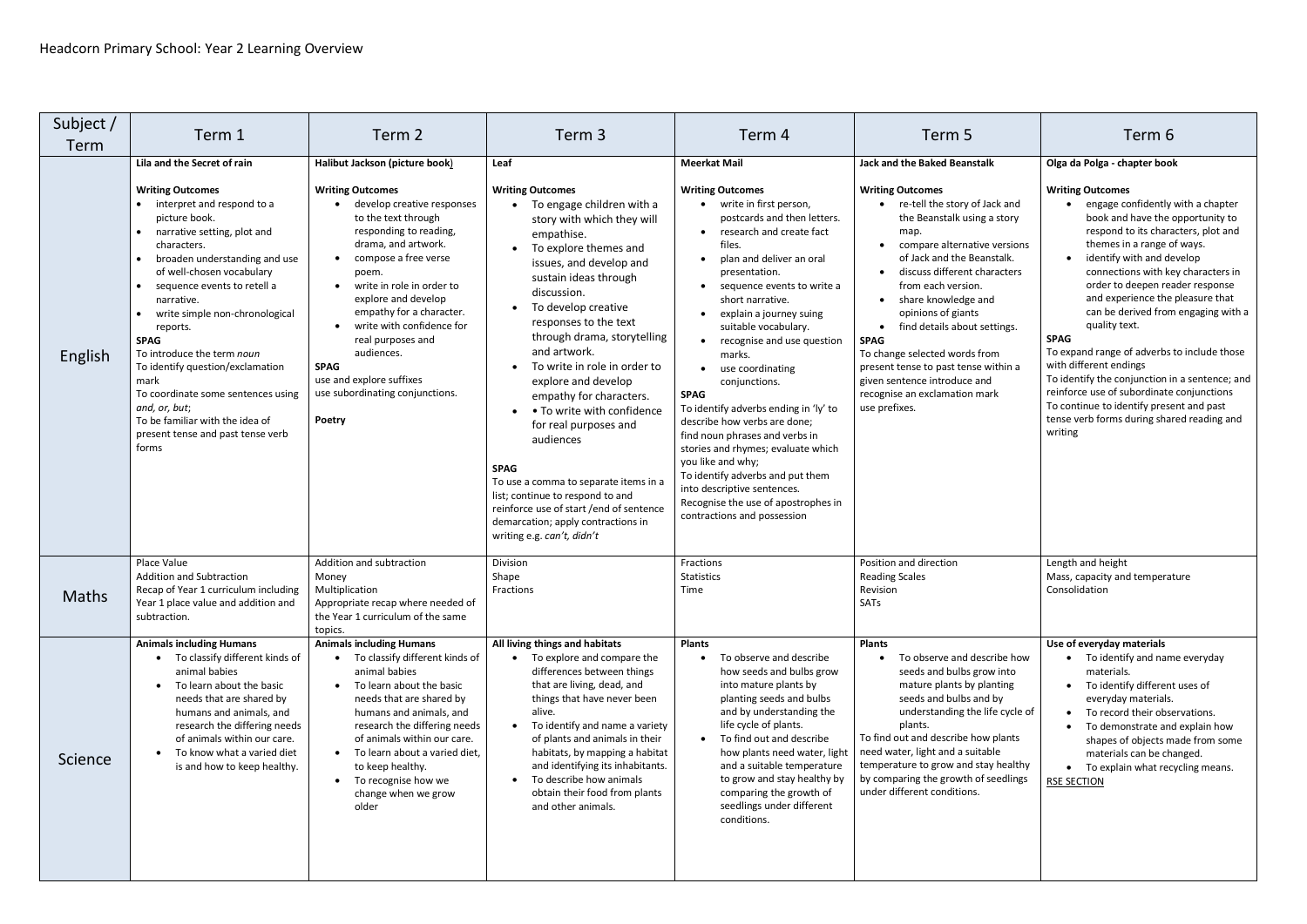## Headcorn Primary School: Year 2 Learning Overview

| Geography      | Locality, Zambia<br>To locate Zamia.<br>To find out about Zambia's key<br>features.<br>To locate the village of Mugurameno.<br>To find out how people use the river<br>in Mugurameno.<br>To compare how people use the river<br>in Mugurameno with the different<br>ways that people use rivers near me.<br>To find out about the animals that<br>people choose to live with and those<br>they don't.<br>To learn how people protect<br>themselves in their home from wild<br>animals.<br>To compare food.<br>To compare how children go to<br>school in Murguarmeno and in<br>England. |                                                                                                                                                                                                                                                                                                                                                                                                                  | The UK<br>To locate of the four countries.<br>To know the four capitals and<br>surrounding seas.<br>To understand human and<br>physical features of the UK.<br>To understand human and<br>physical features of the capital<br>cities.<br>To be able to share understanding<br>of the UK. |                                                                                                                                                                                                                                                                                                                                                                                                                              |                                                                                                                                                                                                                                                                                 | Local area study & fieldwork<br>I can tell the differences between<br>urban and rural areas.<br>To be able to explain the features of<br>our school grounds.<br>To be able to explain the features of<br>our local area.<br>I am able to identify Ordnance Survey<br>map symbols.<br>I am able to create a map of our local<br>area. |
|----------------|-----------------------------------------------------------------------------------------------------------------------------------------------------------------------------------------------------------------------------------------------------------------------------------------------------------------------------------------------------------------------------------------------------------------------------------------------------------------------------------------------------------------------------------------------------------------------------------------|------------------------------------------------------------------------------------------------------------------------------------------------------------------------------------------------------------------------------------------------------------------------------------------------------------------------------------------------------------------------------------------------------------------|------------------------------------------------------------------------------------------------------------------------------------------------------------------------------------------------------------------------------------------------------------------------------------------|------------------------------------------------------------------------------------------------------------------------------------------------------------------------------------------------------------------------------------------------------------------------------------------------------------------------------------------------------------------------------------------------------------------------------|---------------------------------------------------------------------------------------------------------------------------------------------------------------------------------------------------------------------------------------------------------------------------------|--------------------------------------------------------------------------------------------------------------------------------------------------------------------------------------------------------------------------------------------------------------------------------------------------------------------------------------|
| <b>History</b> |                                                                                                                                                                                                                                                                                                                                                                                                                                                                                                                                                                                         | Past events: Significant nationally<br>We will look at the Great Fire of<br>London:<br>To develop an awareness of the<br>past.<br>To compare the role of fire- fighters<br>over time<br>To identify differences and<br>similarities between ways of life in<br>different period.<br>To know and understand key<br>features of an event.<br>To look at a range of sources and<br>suggest which ones are reliable. |                                                                                                                                                                                                                                                                                          | <b>Significant individuals</b><br>Who are explorers and where<br>have some explorers travelled in<br>different periods of time?<br>Who was Ibn Battuta and when<br>did he travel?<br>How important was Ibn Battuta?<br>Who are explorers and what do<br>they do?<br>Where explorers have travelled<br>and when?<br>to draw conclusions from what<br>they have learned about Ibn<br>Battuta and to justify their<br>opinions. | Ways of life: Significant events locally.<br>To learn about the past by looking at<br>photographs and artefacts.<br>To compare maps over time.<br>To understand what it would have<br>been like to have gone to school 100<br>years ago?<br>To compare home life 100 years ago. |                                                                                                                                                                                                                                                                                                                                      |
| R.E.           | How should we care for others and<br>the world, and why does it matter?                                                                                                                                                                                                                                                                                                                                                                                                                                                                                                                 | How and why do we celebrate<br>special and sacred times (Judaism<br>link)                                                                                                                                                                                                                                                                                                                                        | Who is Muslim/Jewish and what do<br>they believe?                                                                                                                                                                                                                                        | Who is Muslim/Jewish and what do<br>they believe?                                                                                                                                                                                                                                                                                                                                                                            | How can we learn from scared books?                                                                                                                                                                                                                                             | How can we learn from scared books?                                                                                                                                                                                                                                                                                                  |
| Art            | <b>Colour Chaos</b><br>To mix a range of tertiary and<br>secondary colours.<br>To mix shades.<br>To mix tints.<br>To decide of colours are warm or<br>cool.<br>To describe the work of a range of<br>Abstract artists.                                                                                                                                                                                                                                                                                                                                                                  | <b>Colour Chaos</b><br>To mix a range of tertiary and<br>secondary colours.<br>To mix shades.<br>To mix tints.<br>To decide of colours are warm or<br>cool.<br>To describe the work of a range of<br>Abstract artists.                                                                                                                                                                                           |                                                                                                                                                                                                                                                                                          |                                                                                                                                                                                                                                                                                                                                                                                                                              |                                                                                                                                                                                                                                                                                 | Let's Sculpt<br>To design and make sculptures with a range<br>of materials.<br>To talk about the shapes that they are using.<br>To express preferences for certain materials.<br>To describe the work of a range of sculptors.                                                                                                       |
| D.T.           |                                                                                                                                                                                                                                                                                                                                                                                                                                                                                                                                                                                         |                                                                                                                                                                                                                                                                                                                                                                                                                  | <b>Fabric bunting</b><br>To say what they like and dislike about<br>the design of existing products.<br>To design a product                                                                                                                                                              | <b>Fabric bunting</b><br>To say what they like and dislike<br>about the design of existing<br>products.                                                                                                                                                                                                                                                                                                                      | Dips and dippers<br>To explain the food groups and know<br>they have to eat a balance of foods to<br>have a healthy and varied diet.                                                                                                                                            |                                                                                                                                                                                                                                                                                                                                      |